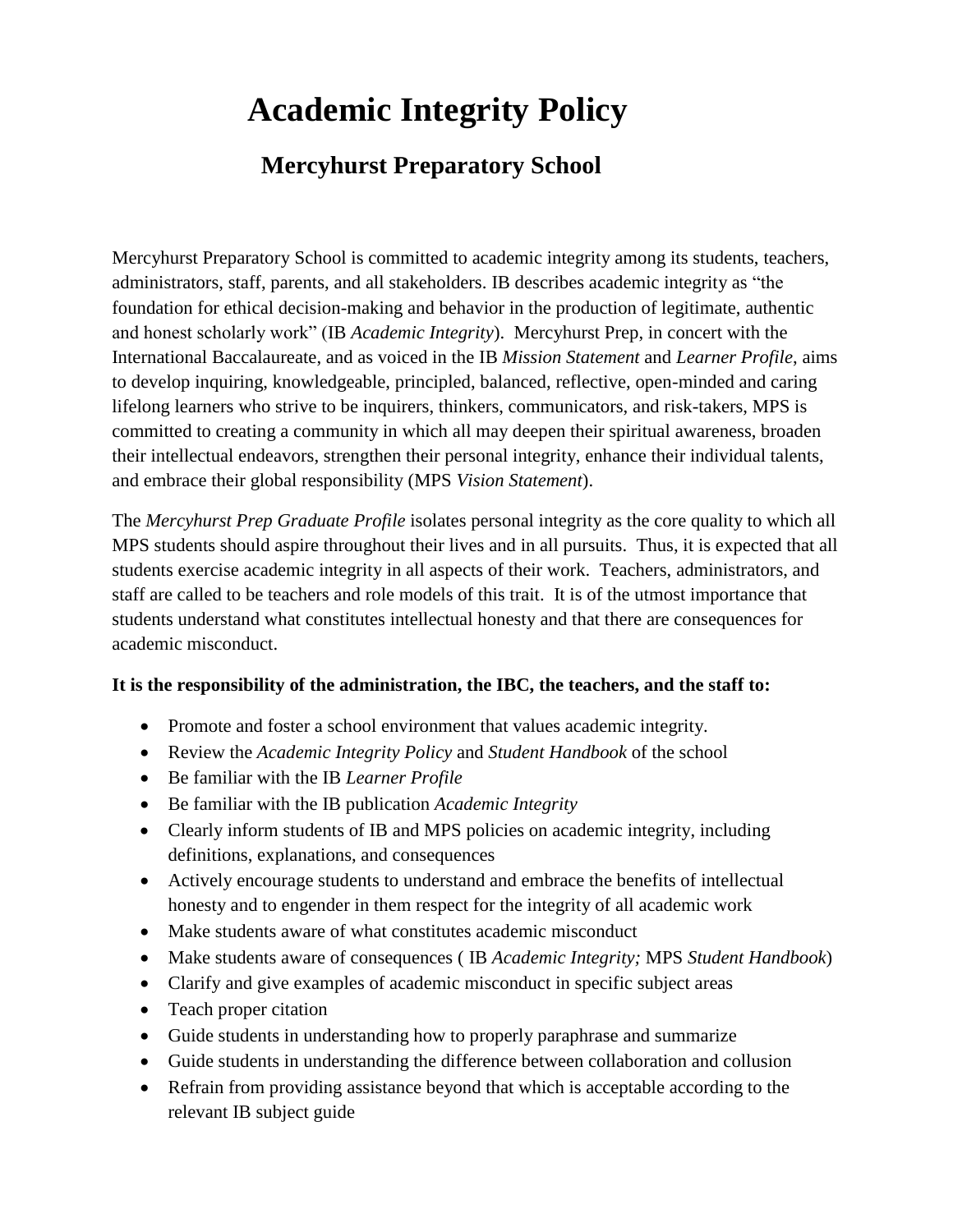- Use search engines to detect potentially plagiarized work
- Authenticate student work
- Model practices that demonstrate academic integrity in their own work and in the selection of classroom materials
- Ensure secure storage and handling of IB examination materials
- Ensure compliance with IB policy in the conduct of IB examinations

#### **It is the responsibility of the student to:**

- "Act honestly, responsibly and ethically" (IB *Academic Integrity*)
- Submit authentic and genuine work that is based on the student's individual and original ideas with the work and ideas of others fully acknowledged
- Seek guidance for clarification when needed
- Use proper citation
- Work collaboratively only in appropriate situations
- Use information technology responsibly and appropriately (MPS *Student Handbook*)
- Comply with all stated and posted IB procedures for IB exams
- Not engage in any form of academic misconduct

#### **It is the responsibility of the parent/guardian to:**

- Model behaviors that demonstrate personal integrity
- Be familiar with the IB *Academic Integrity* policy
- Support the student's understanding of and compliance with IB policies and procedures (IB *Academic Integrity*)
- Refrain from giving the student assistance that could result in an unfair advantage (IB *Academic Integrity*)

#### **Academic Misconduct**

In the IB publication *Academic Integrity*, student academic misconduct is defined as "deliberate or inadvertent behavior that has the potential to result in the student, or anyone else, gaining an unfair advantage in one or more components of assessment." Academic misconduct can occur in completion of coursework if a student "seeks and receives assistance… beyond what is recommended in the subject guidelines" (IB *Academic Integrity*). This unfair assistance could be obtained in person or on-line. Students should thus avoid websites offering unauthorized "help". Student academic misconduct can also occur related to examinations. This could range from possession of unauthorized materials to behavior that may disadvantage other students (IB *Academic Integrity*). According to the IB publication, examples of academic misconduct include but are not limited to the following: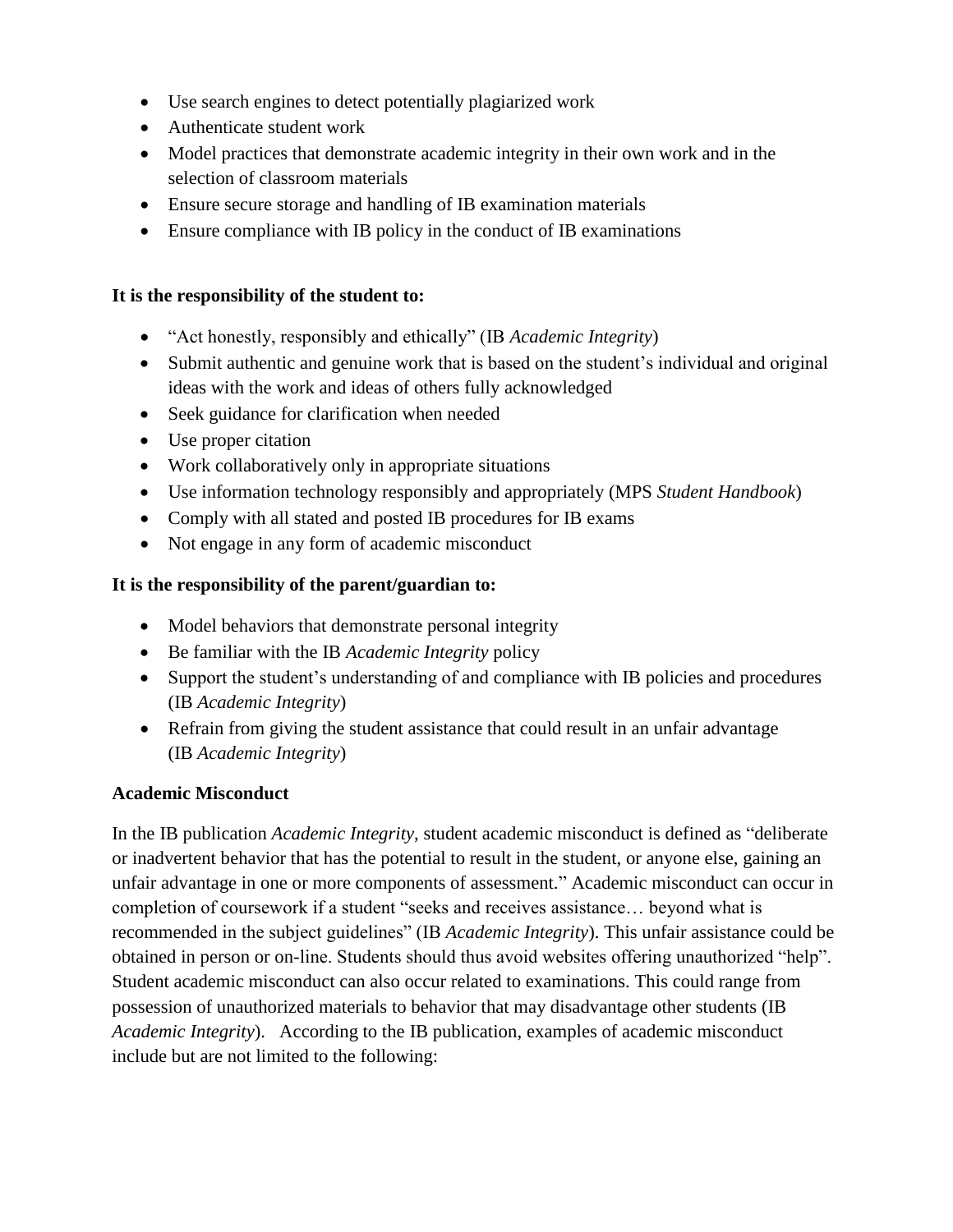- *Plagiarism:* "the representation, intentionally or unintentionally, of the ideas, words, or work of another person without proper, clear, and explicit acknowledgment" (*General Regulations: Diploma Programme* qtd. in IB *Academic Integrity*)
- *Collusion:* supporting malpractice by another candidate, as in allowing one's work to be copied or submitted for assessments by another candidate (MPS *Student Handbook*)
- *Duplication of work:* presentation of the same work for different assessment components or curriculum requirements ( IB *Academic Integrity*)
- *Copying:* taking work from another student, with or without his/her knowledge or giving your work to another student for copying purposes (MPS *Student Handbook*)
- Improper use of social media platforms that may result in an unfair advantage (IB *Academic Integrity*; MPS *Student Handbook*)

### **Process for Investigating Alleged Student Academic Misconduct**

- Procedures listed in the IB document *Academic Integrity* will be followed.
- The teacher performs preliminary investigation, identifies similarities, uses search engines, etc.
- The teacher reports to the Dean of Students/Academic Dean and the IBC.
- The Dean of Students/Academic Dean and IBC perform thorough investigation, interview all interested parties, and review all evidence.
- The Dean of Students/Academic Dean and IBC consult to determine if academic misconduct has occurred based on findings.
- Records and evidence are retained.
- If it is determined that academic misconduct has occurred, the Dean of Students/Academic Dean issues disciplinary consequences.
- The Dean of Students/Academic Dean and the IBC determine whether or not the work identified as not authentic has been submitted to IB for assessment.
- If identified work has been submitted to IB, the IBC will inform the IB directly as soon as possible.

#### **Consequences of Academic Misconduct**

- Parent notification is made.
- No credit is given for graded work.
- If not yet submitted, the work will not be submitted to IB.
- The Dean of Students/Academic Dean will issue appropriate disciplinary consequences, which may include the following: Tier 2 Saturday detention, Tier 3 Saturday detention and \$75 fine, activities suspension, possible expulsion.
- If submitted, the academic misconduct shall be reported to and investigated by the IB with full cooperation by the Mercyhurst Preparatory School administration, the IBC, the Dean of Students/Academic Dean, the teacher, the parent, and the student. A range of sanctions/penalties may be issued by IB based upon the results of the investigation.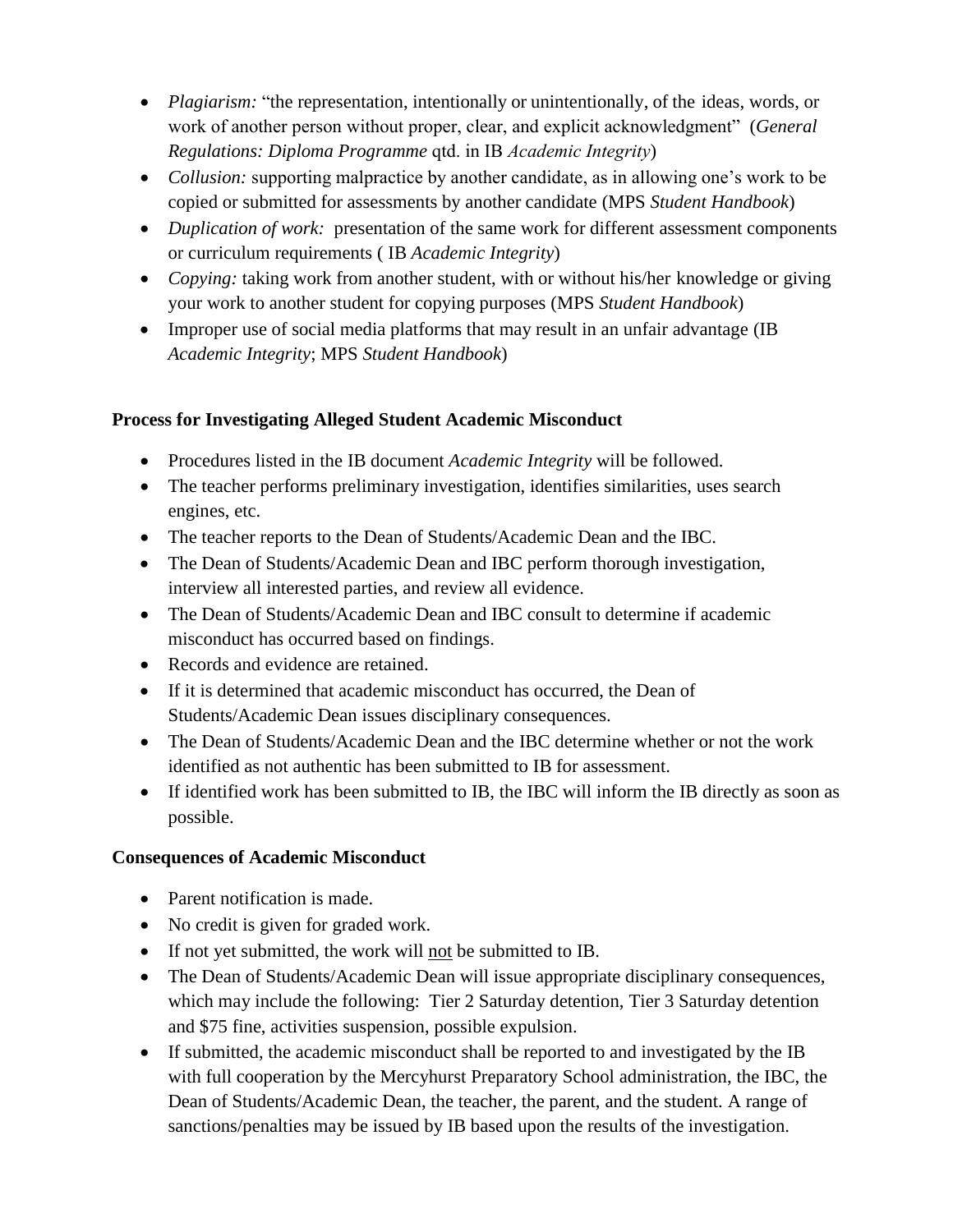*The Academic Integrity document is a dynamic work and MPS will continue to review and update regularly.* Reviewed and updated April 2022.

#### **References:**

IB Publication: *Academic Integrity* IB Publication: *General Regulations: Diploma Programme*  IB Learner Profile MPS *Student Handbook*